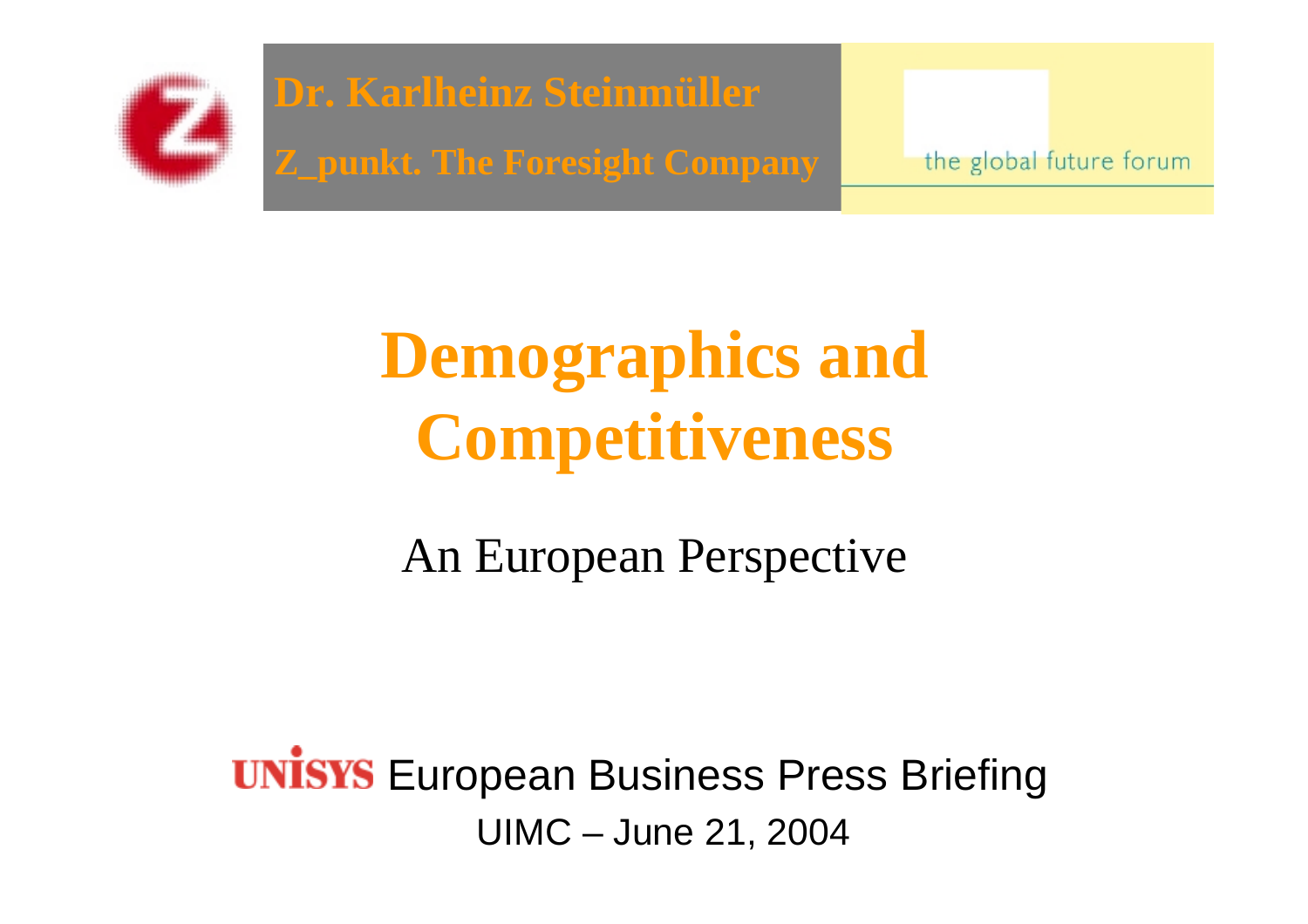

- •Introduction
- $\bullet$  Demography: Competitiveness at Bay?
- Future of Europe I: Impacts of Enlargement
- Future of Europe II: Smart Shrinking?
- A Look to China: Opportunity or Menace?
- •Conclusions

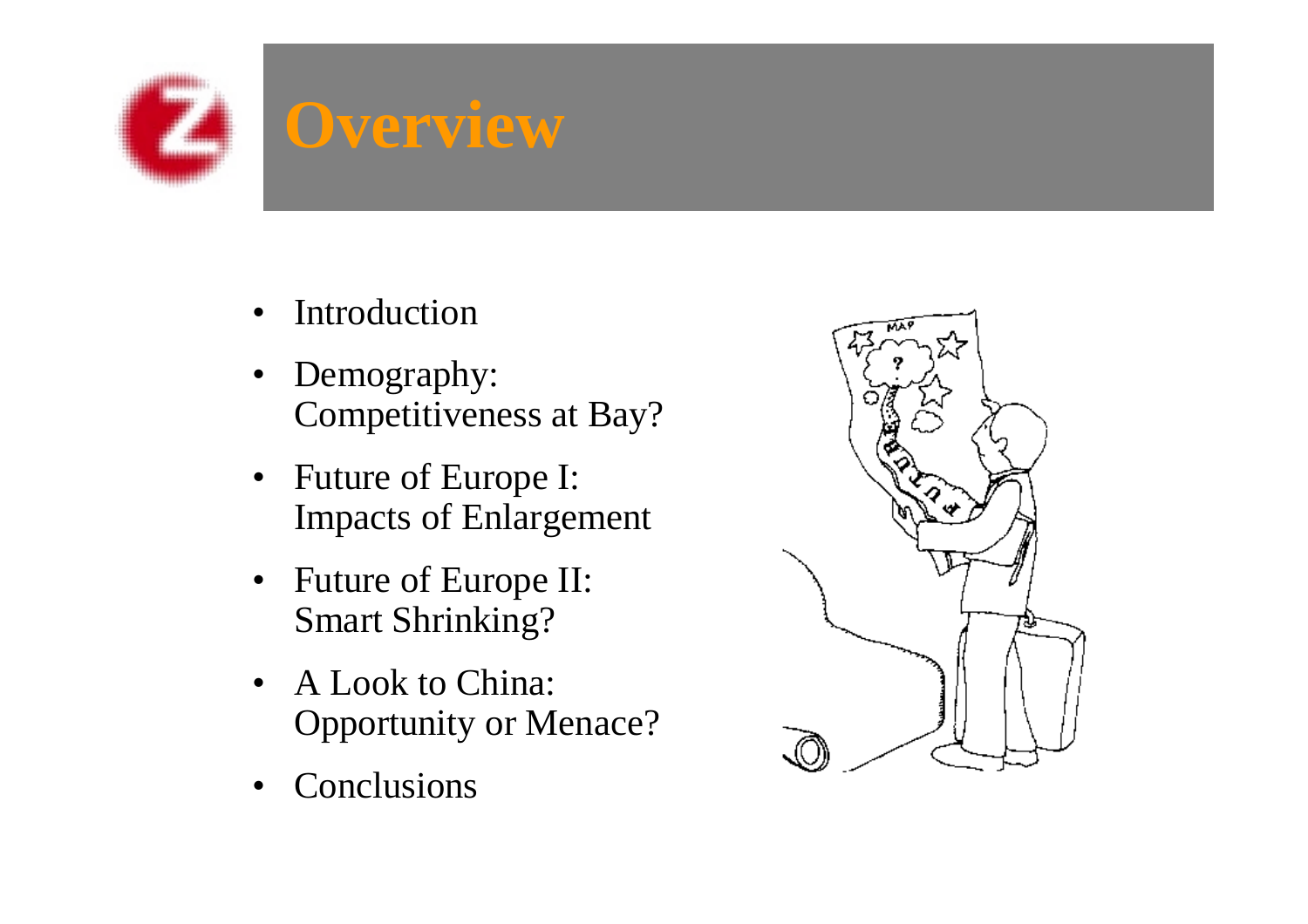# **Four Years After Lisbon**

#### **Lisbon Goal**

March 2000 Conference of Europe's heads of state at Lisbon, Portugal

#### Declaration to make the **EU by 2010**

"the most competitive and dynamic knowledge based economy in the world, capable of sustainable economic growth with more and better jobs and greater social cohesion."

GDP per capita, productivity per person employed and per hour in the EU(15), USA 100



After 4 years, the goal is more far away than ever.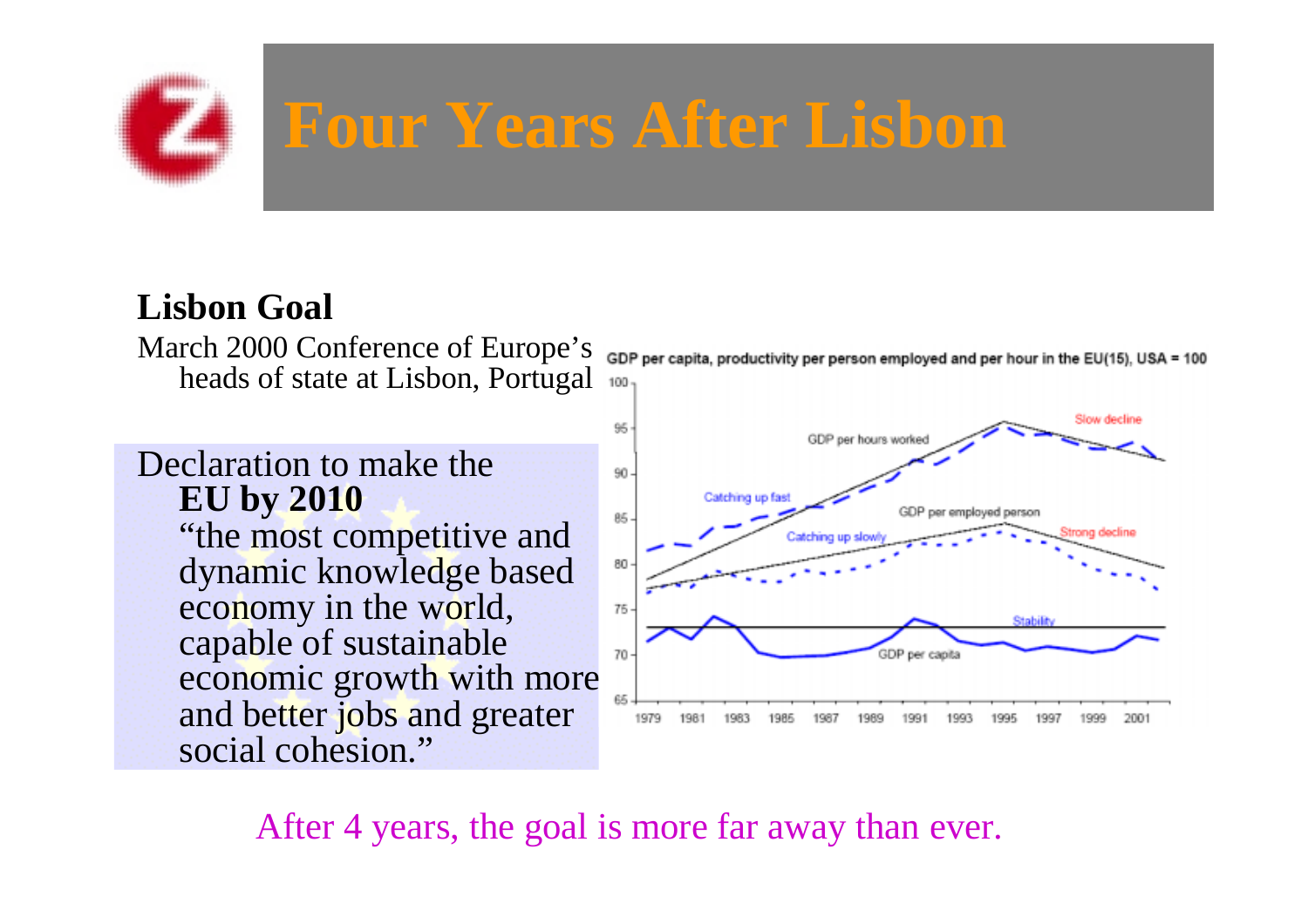

**Drivers for Competitiveness A Futurist's Perception**

### **Short Term**

- Existing HR
- Wages
- Taxes
- FDI
- Innovations
- Entrepreneurship



### **Long Term**

- • Future HR: Quality & Quantity
- Education
- Culture / Mentality
- Demography
- R & D

What is decisive in the transition to a knowledge society?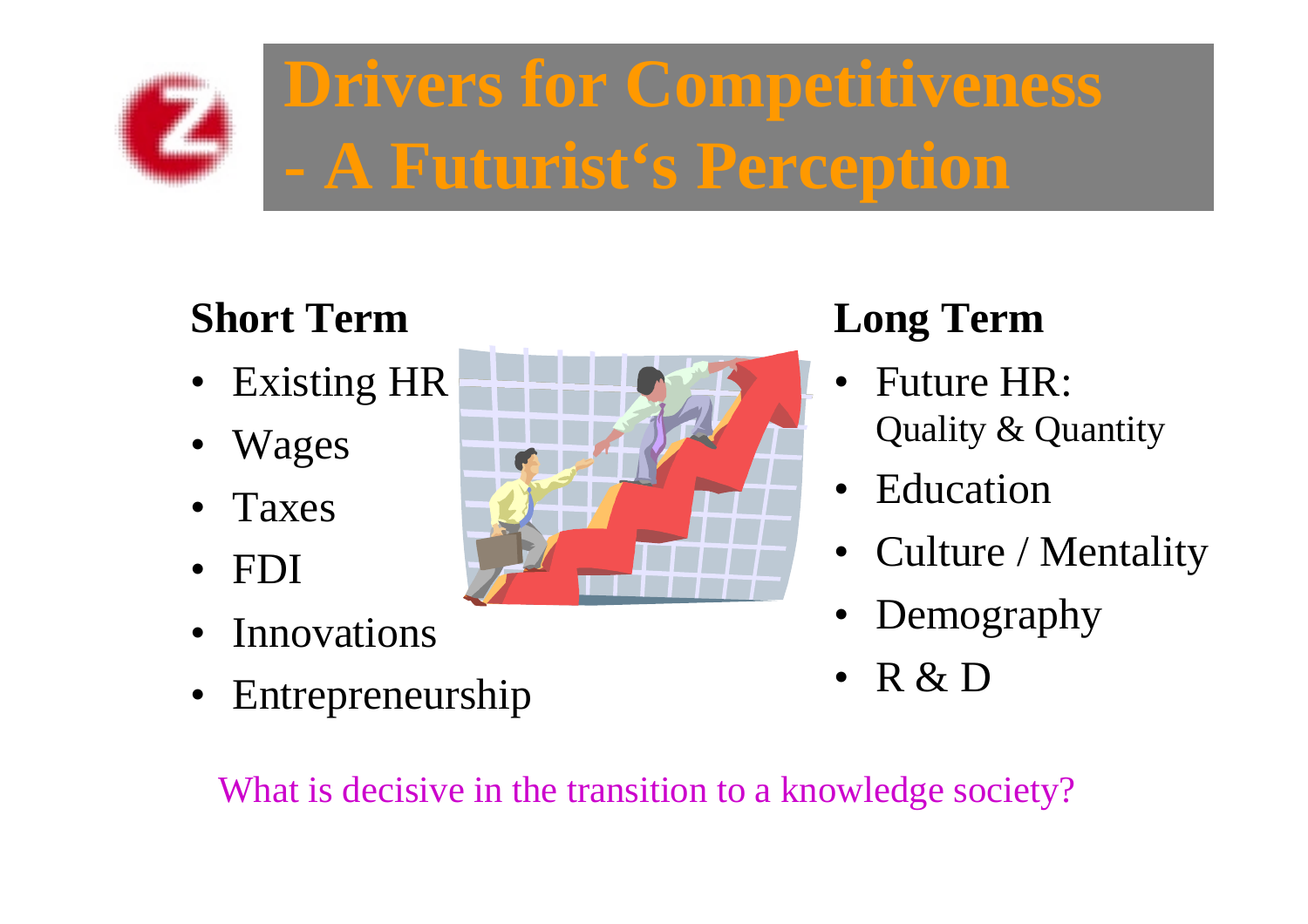# **Demographic Change**

#### Total population

#### Some Myths

- • Demographic change  $=$  Ageing
- Ageing  $=$  Question of pension schemes
- Pensions  $=$  more work, less pay for the young

### **Reality:**

**Ageing is mostly due to** 

**low fertility** From population explosion to population implosion! Economic implications are not ye<sup>t</sup> understood ...

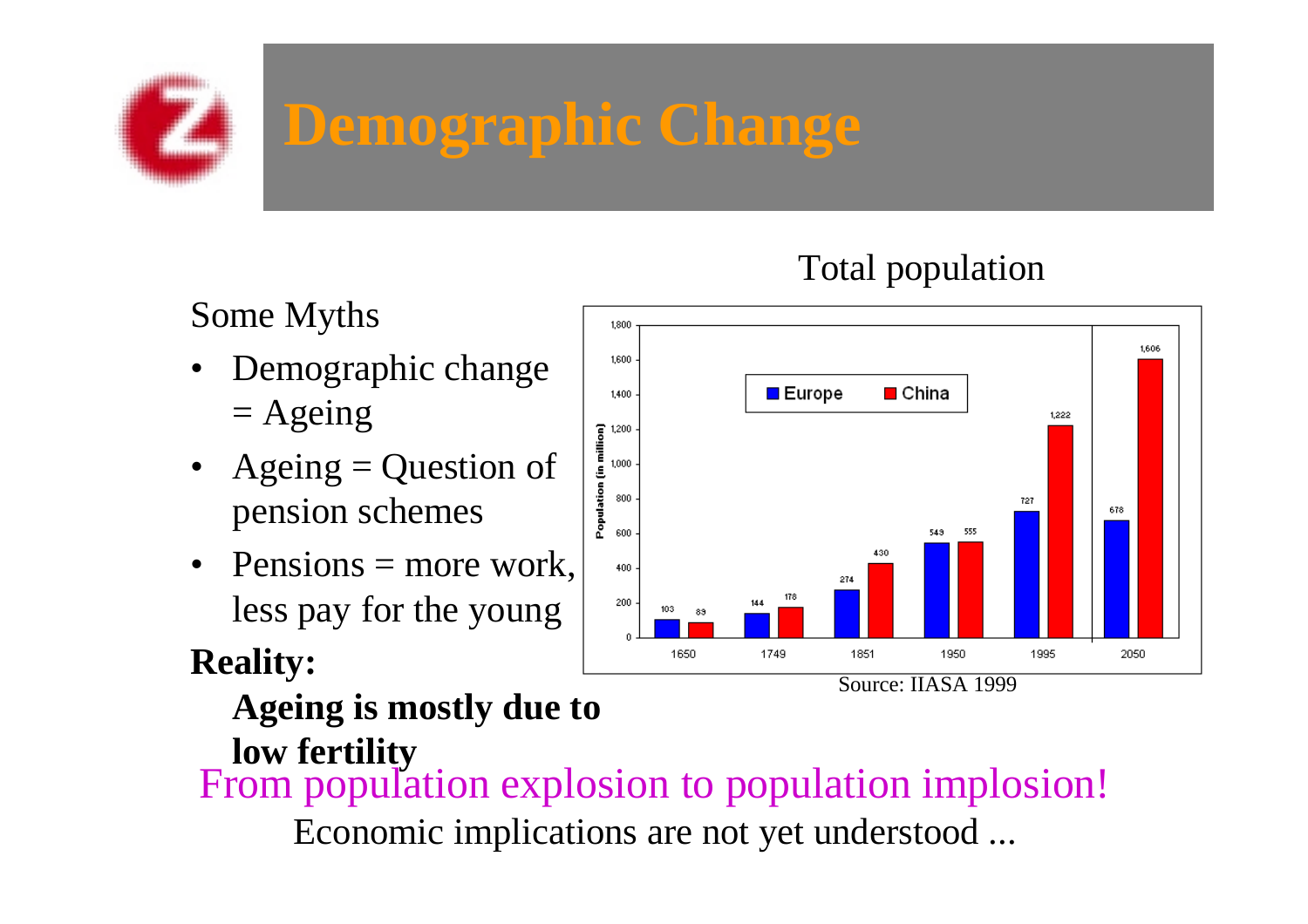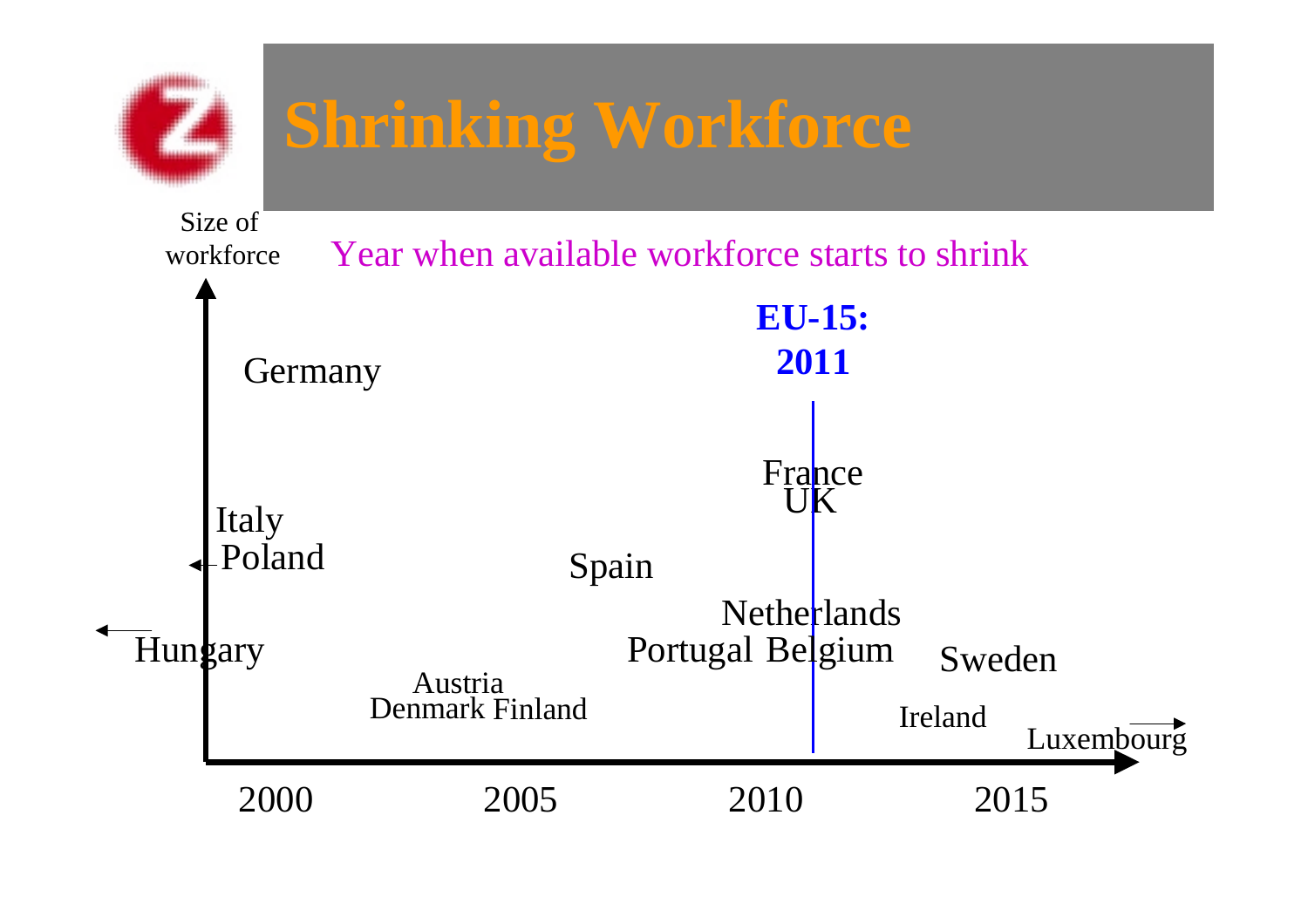

### **Economic Implications (for most industrial countries)**

- $\blacklozenge$  Slow-down of economic growth due to a contraction of labour supply
- $\blacklozenge$  Reduced tax income through wages and salaries
- $\bigcup$  Additional pressures on national budgets due to rising old age dependency ratios
- $\blacklozenge$  Less private savings since individuals draw on their savings to fund their retirement
- $\blacklozenge$  Diminishing average rentability since capital stock per employee is rising

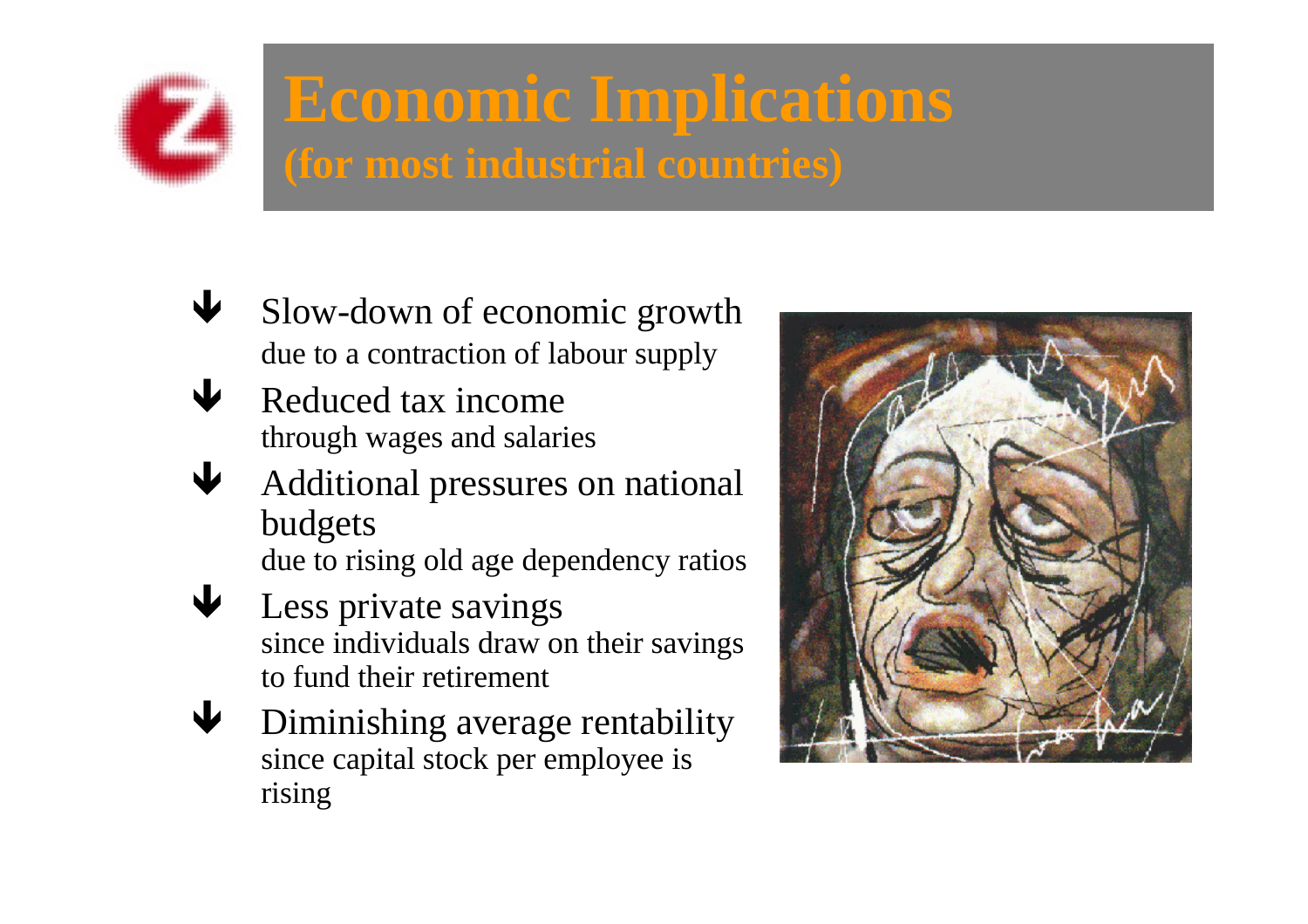### **Enlargement of the EU**

- Poor cousins ... ... with good prospects?
- Population EU15+10: 380 + 75 mio
- GNP EU15+10 (2003):  $9.276 + 437$  bn  $\in$

Is enlargement the solution?



Enlargement of the Euro zone is to follow between 2007 and 2009.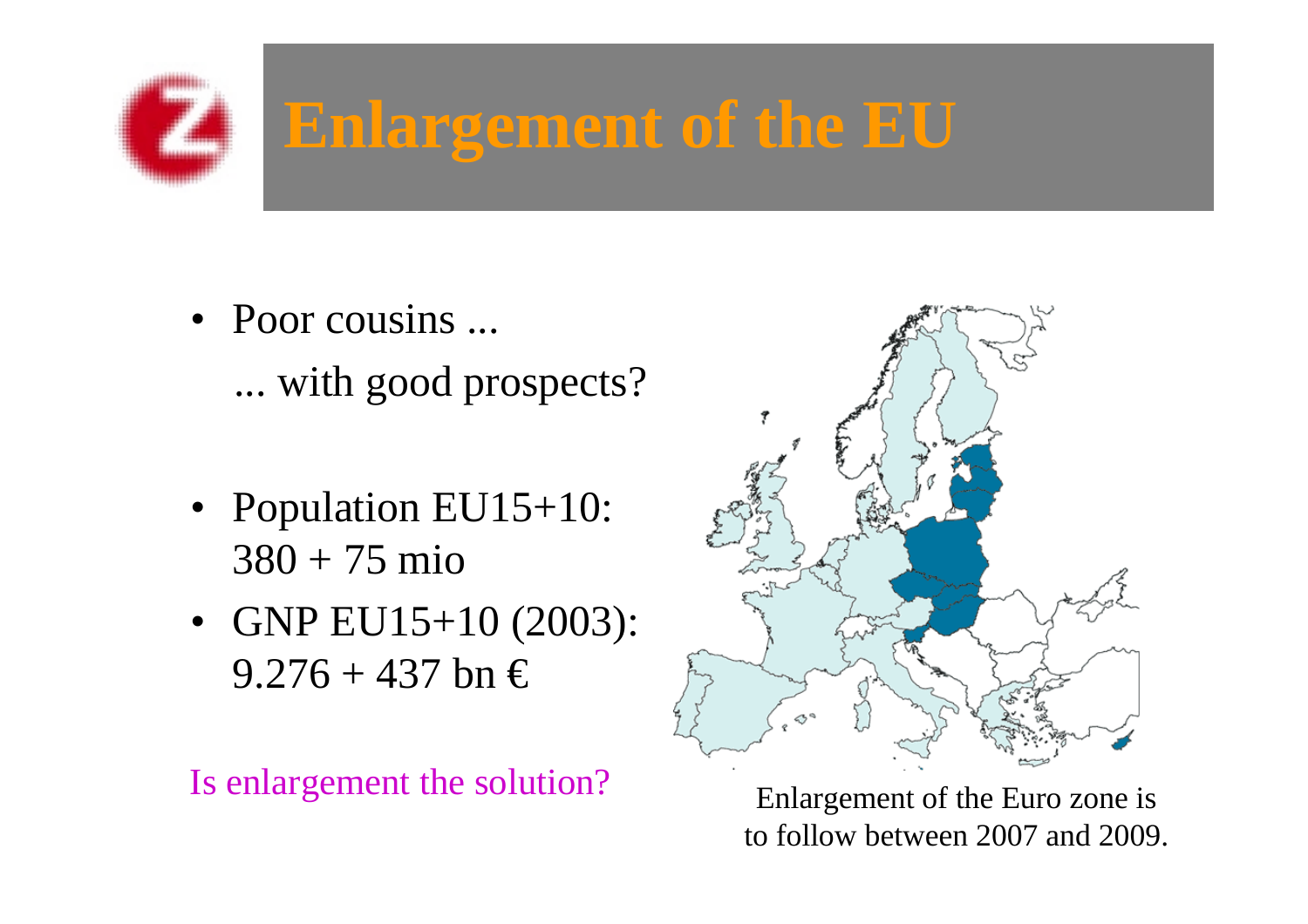### **Impacts of Enlargement**

- • Enlargement increased differences within EU
- • Enlargement forces reforms ("deepening of the EU", constitution)
- EU budget insufficient for even medium term integration
- Conflicts over budget
	- –Structural fonds
	- –Agriculture



Source: StatBA / Eurostat 2004

GDP per capita 2003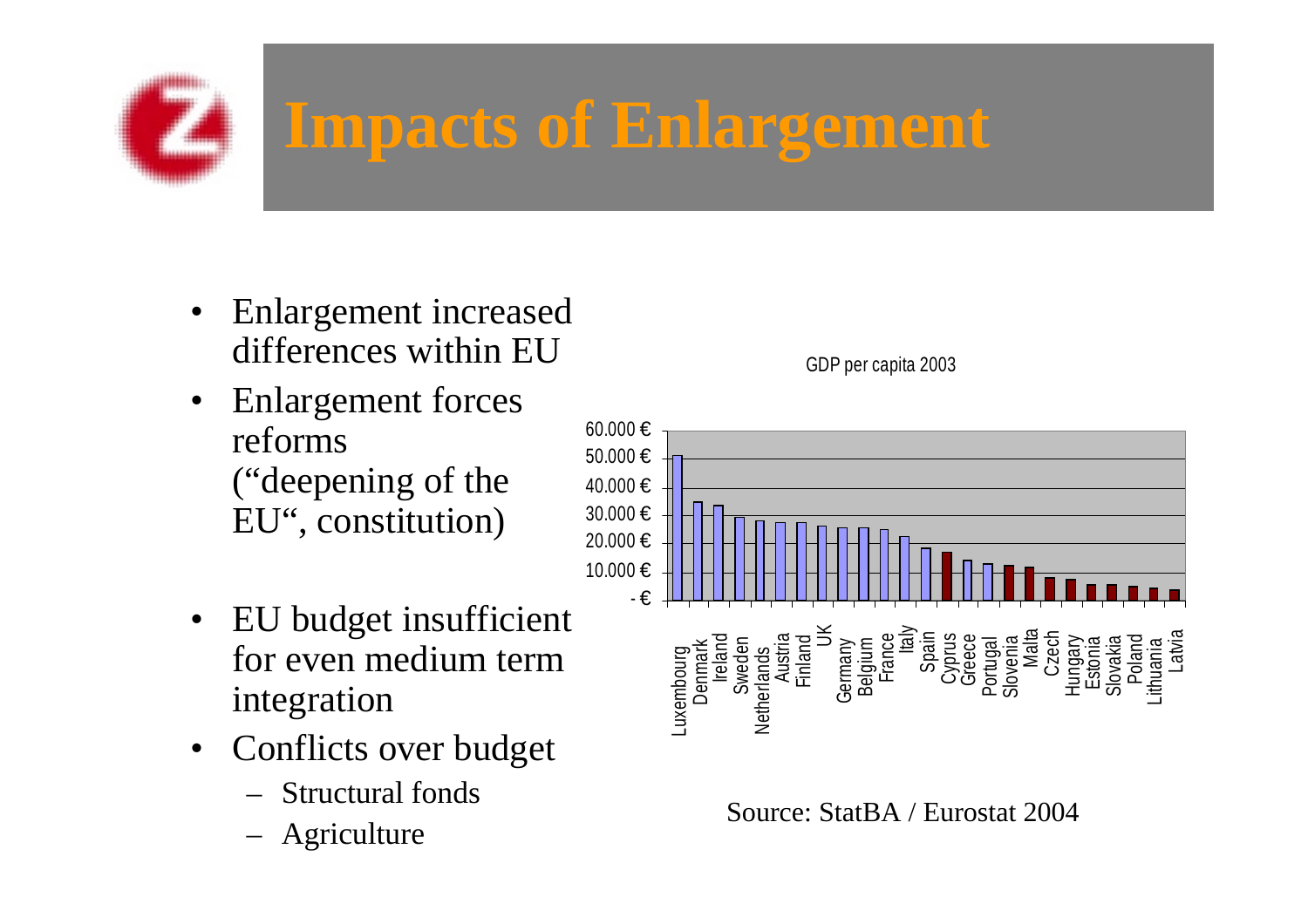### **Demographics of CEEC**

#### **"Demographic crisis"**

- • Very low fertility: – 1.1 to 1.3
- • Migration to the West:
	- – Brain drain (3...5% of higher educated)
	- Youth drain (10% of students)
- • Decline of population has already started
	- Poland: about 2000
	- Hungary: about 1980
- $\bullet$ More rapid ageing than rest of EU
- $\rightarrow$  Misconception: large (agricultural) reserve population
- $\rightarrow$  Depopulation of towns and regions!

#### Age Tree, Czeck Rep. 2030

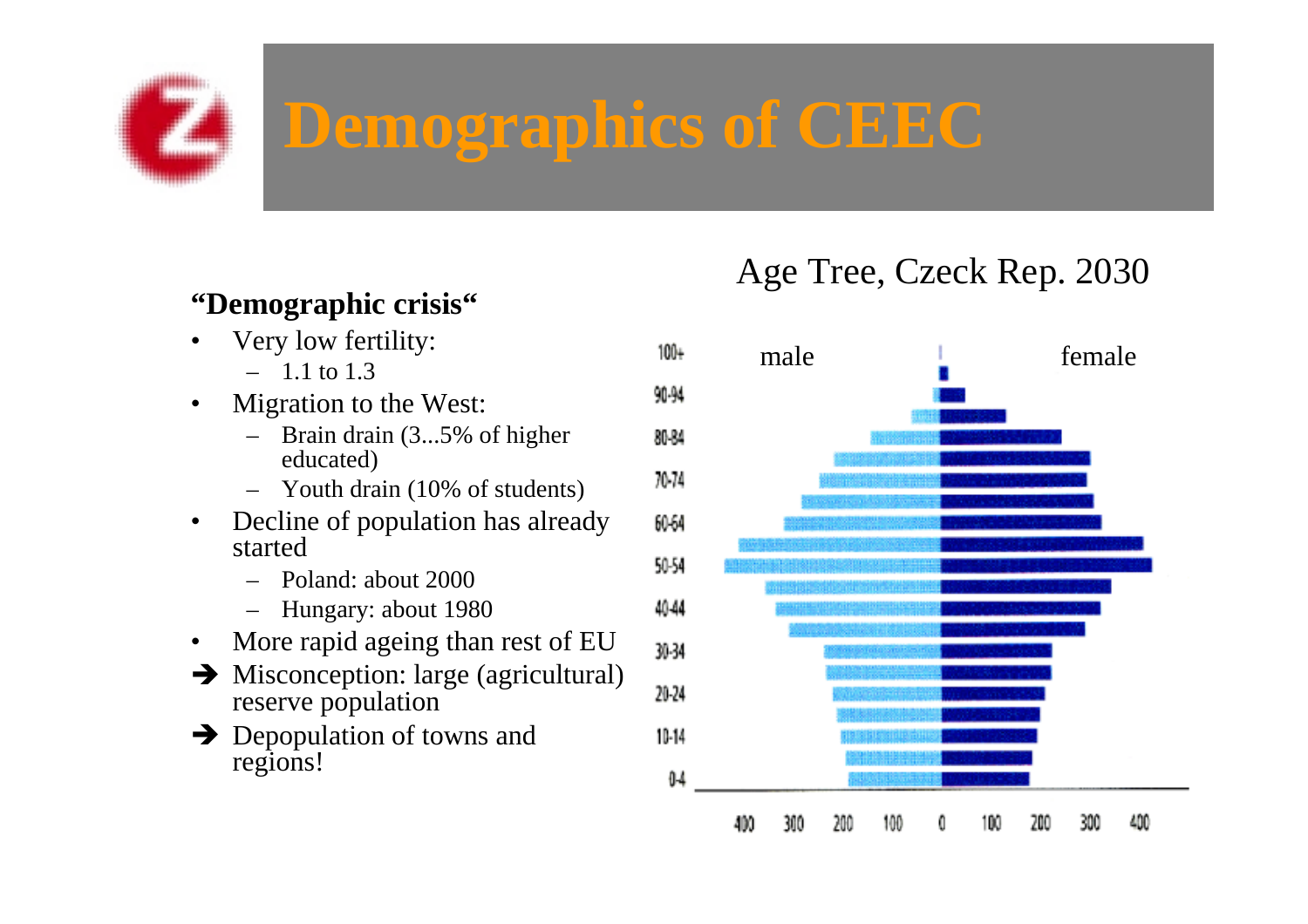# **Bleak Prospects for Europe?**

• **It's easy to paint black!**

Future times for Europe

"when some traveler from New Zealand shall, in the midst of a vast solitude, take his stand on a broken arch of London Bridge to sketch<br>the ruins of St. Paul's."

(Thomas Babington Macauley 1840)



Gustave Doré: The New Zealander (1872)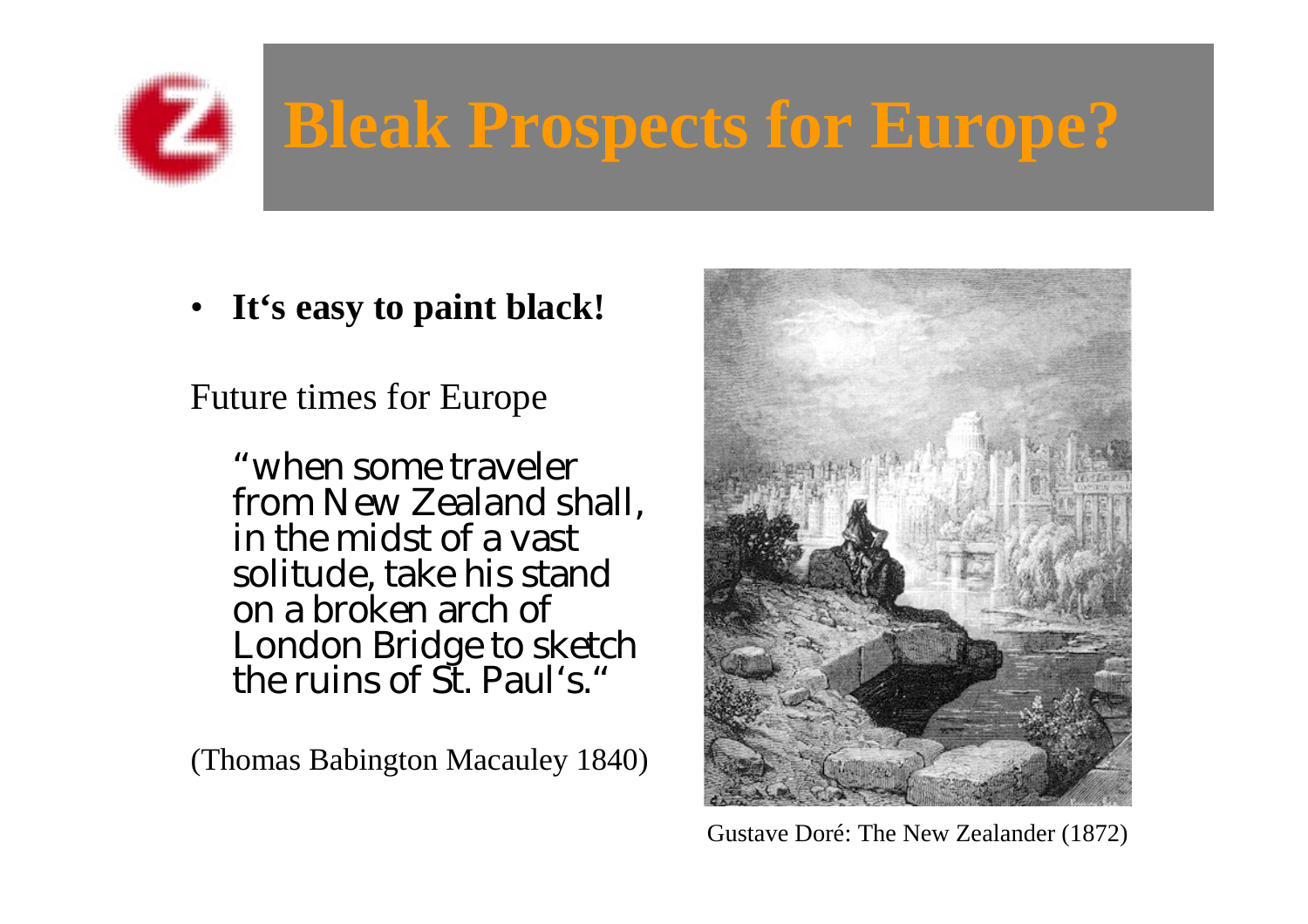

### **An Optimistic Shrinking Scenario**

#### **"Smart Shrinking** " $(CZ$  punkt, 2003)

Hypothesis:

Demographic change stimulates innovation!

- Futurising European society:
- $\bullet$  Institutional reengineering, successful reforms of social system
- Transition from industrial to knowledge society
- New social networking
- "Swarming" companies and corporate responsibility / citizenship



### A Future Scenario

Klaus Burmeister | Andreas Neef Beate Schulz-Montag | Karlheinz Steinmüller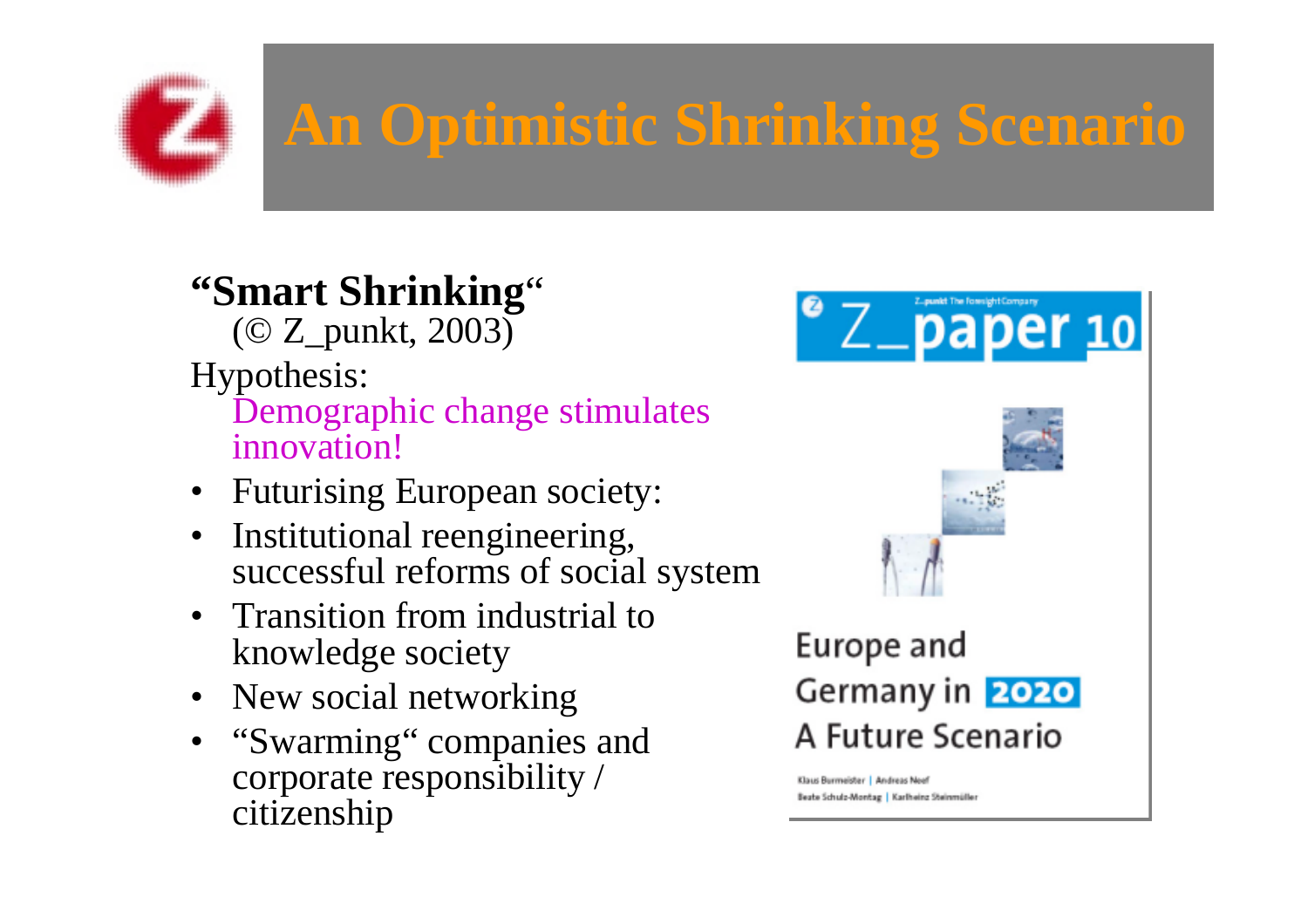### **Conclusion**

- "Rejuvenation of the old continent"
- $\bullet$  Florishing social and technological innovations
- • New models for social systems, work etc. (perhaps even new models for reproduction???)
- •The elderly as social resource
- •Much immigration and integration
- •Cultural diversity as driving force

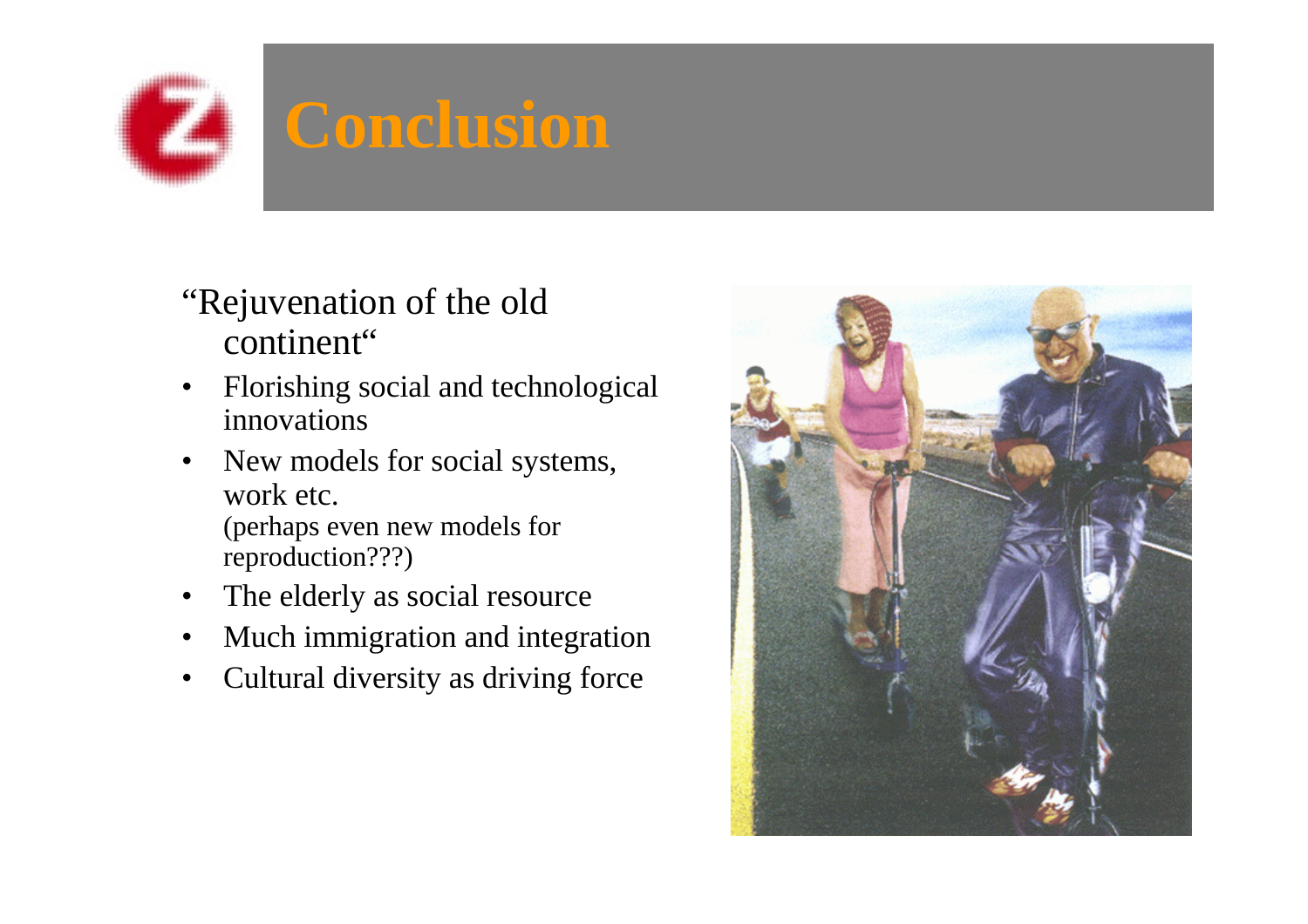

### **Perceptions of China**

#### China = globalisation writ large!

Large Companies: The Chinese Opportunity

- Large market
- Low wages
- "We cannot not be there!"

Some People: The Chinese Menace

- Whole factories sold to China!
- $\bullet$  Even more offshoring & deindustrialisation
- $\bullet$ Drain on global resources

Dislocation of European industrial production to China?

- •Large companies go to China
- •SME go to CEEC
- So far small or no loss of jobs!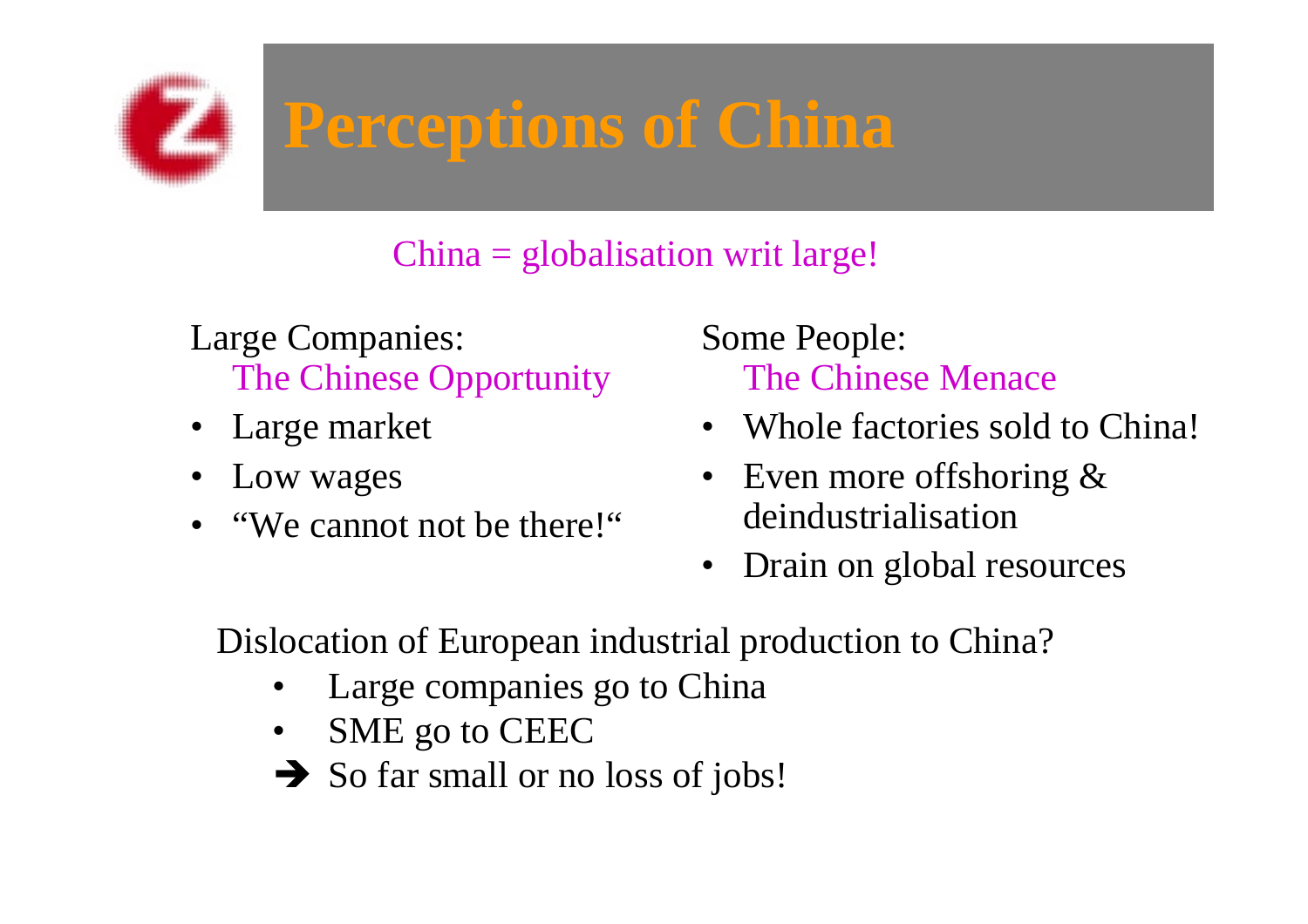

### **Socio-Demographic Challenges to China**

#### 2004

- • Still growing population, first signs of ageing
- Shrinking household sizes
- Single child generation
- New educated class
- Westernization (individualisation) of lifestyle in big cities /coastal region
- •Increasing social differences

### 2030

- • Massive impact of demography (esp. one-child-policy):
	- ageing
	- start of shrinking
	- Problems with pension schemes



• Unsolved problems with minorities



 Is China following the European path of demography?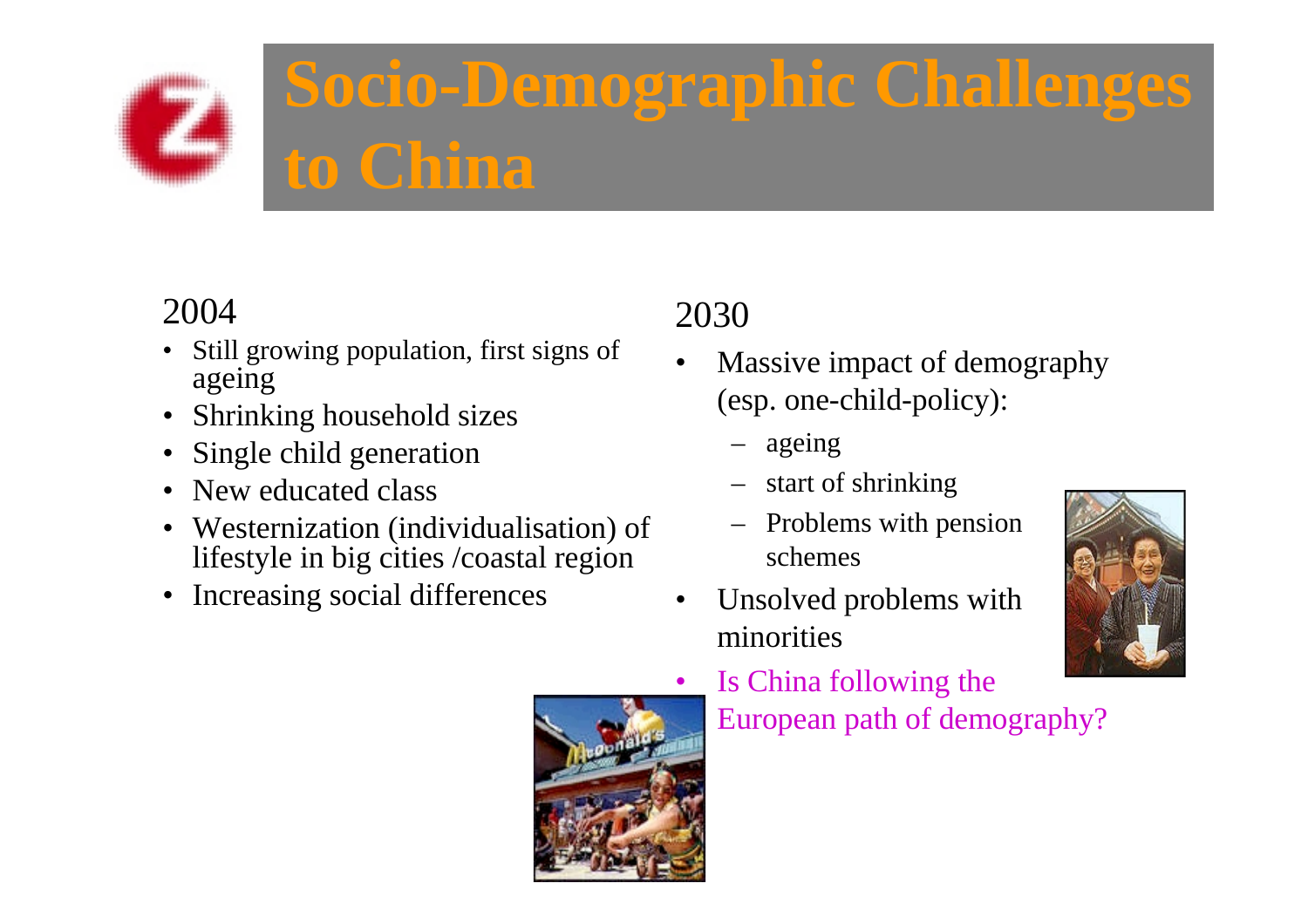### **Comparison EU - China**

### **EU**

- •Decline of workforce
- • Saturated markets (post-industrial markets: from seller to buyer markets)
- $\bullet$  Service markets: Growing demand for services
- • GERD (EU-15):
	- 1.9% of GDP (2002)
	- "Barcelona Goal": **3.0% by 2010**
- $\rightarrow$  Utterly unrealistic
- • Persons engaged in R&D: about 1.76 million

### **China**

- •Growth of workforce
- • Unsaturated markets: tremendous demand for classical consumer goods ("industrial age markets")
- • Smartly restricted growth
	- GERD:  $-1.1\%$  of GDP (2002) US: 2.7%, Japan: 2.9%
		- National goal: **1.5% by 2005**
- $\rightarrow$  Nearly realistic
- • Persons engaged in R&D: about 3 million

#### "We produce knowledge, they goods" will not work!

•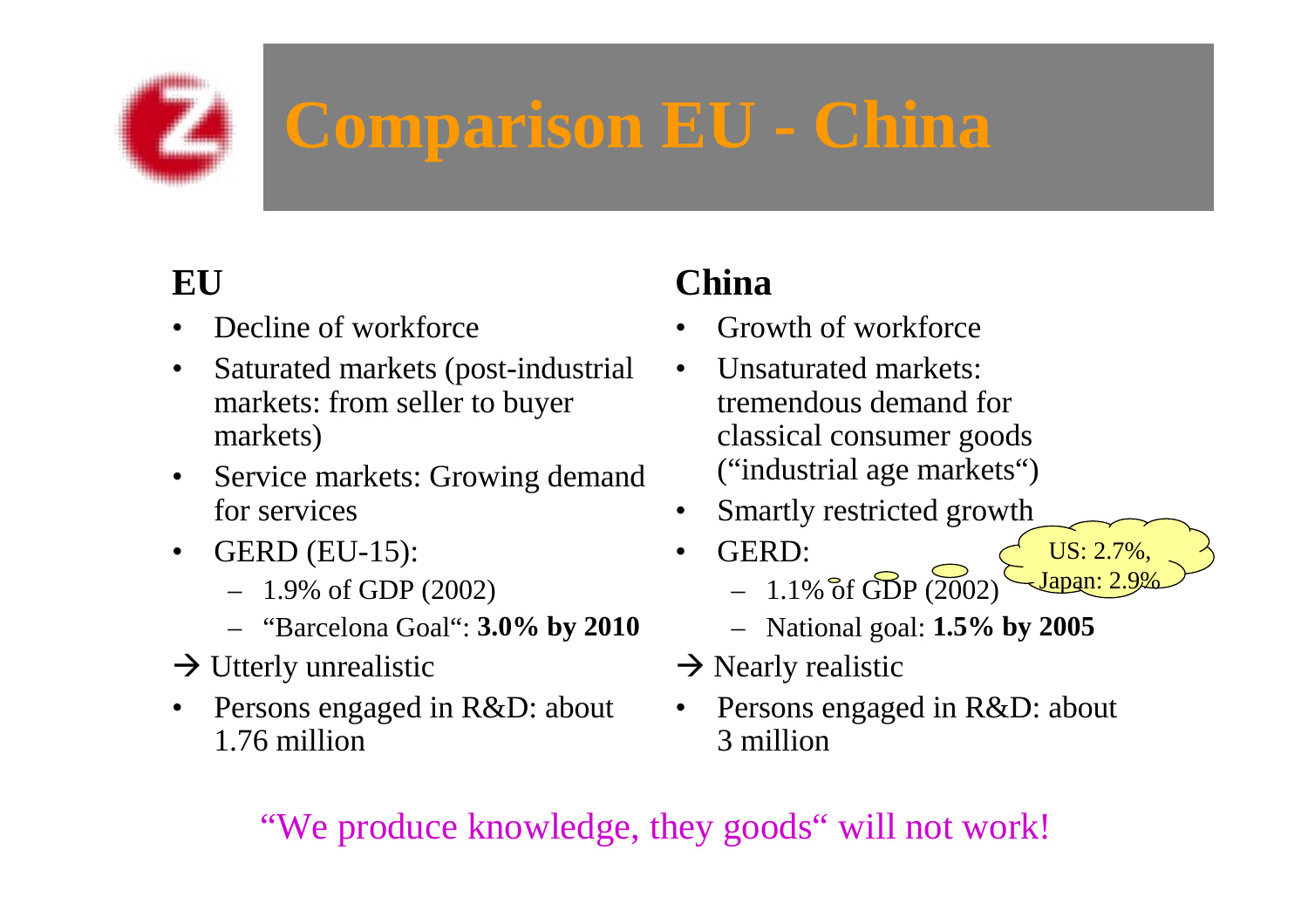

### **A Thought Experiment**

#### How the Chinese economy influences Europe ... depends on Europe!

|                      | <b>EU</b> European Slow Boat                                                       | <b>Revitalisation of</b>                                                               |
|----------------------|------------------------------------------------------------------------------------|----------------------------------------------------------------------------------------|
| China                |                                                                                    | Europe                                                                                 |
| Boom                 | Offshoring to China - also of<br>R&D, loss of jobs                                 | Offshoring, but more additional<br>growth impulses from China                          |
| Continued            | Higher raw material prices<br>counteract growth impulses from<br>China             | Due to scarcity of resources<br>growth mainly in services $\&$<br>knowledge industries |
| Controlled<br>Growth | Some offshoring to China<br>Some growth impulses from<br>China without much effect | Some offshoring, but growth<br>impulses from China<br>growth in services & knowledge   |
| Disruption           | Lower raw material prices, some<br>more FDI to Europe                              | European economy strong<br>enough to counteract negative                               |
|                      | But main impact: Negative<br>fallout to global economy                             | impact to global economy                                                               |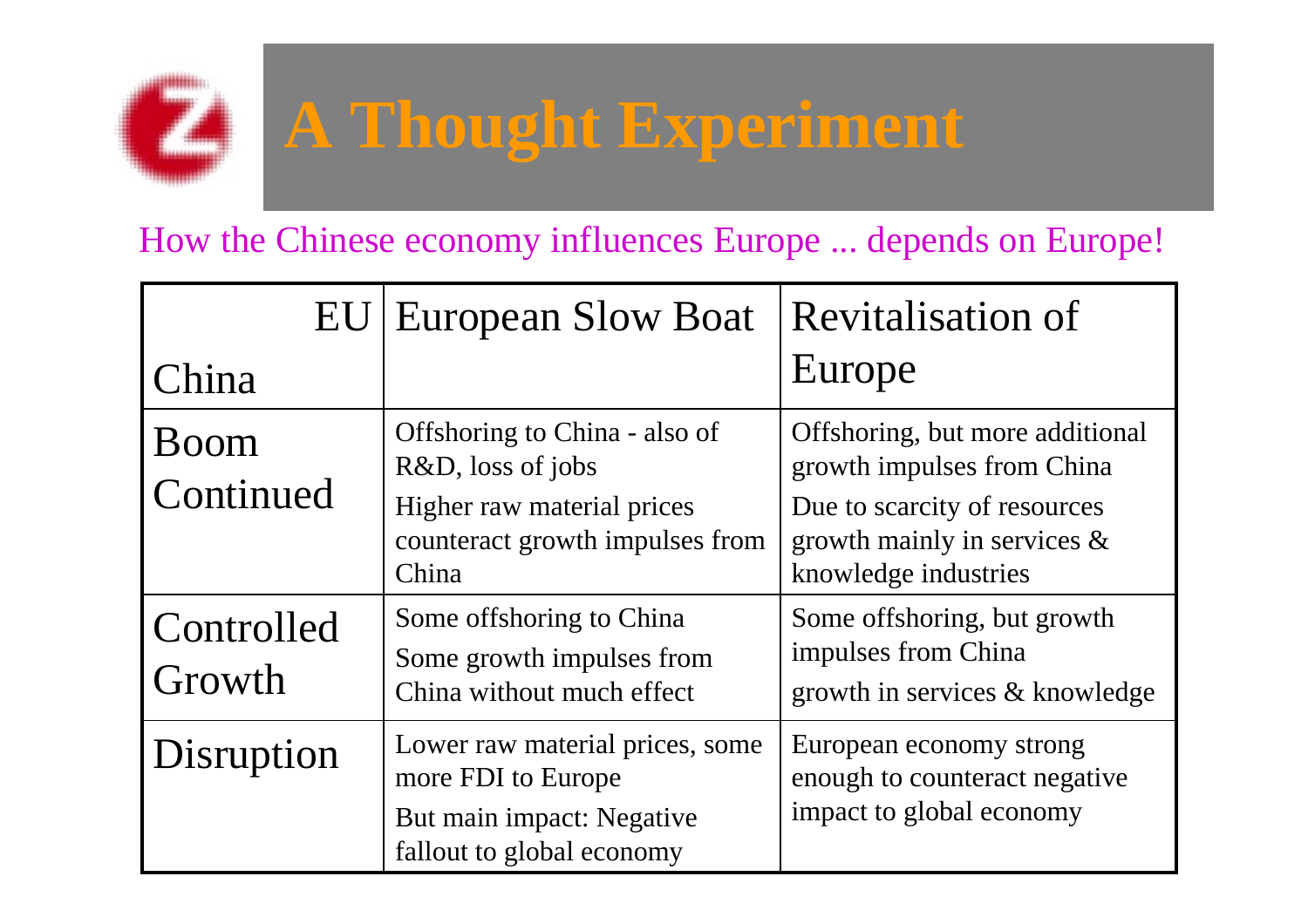## **European Competitiveness**

- Enlargement is strengthening the European position for a while.
- Demographic ageing and shrinking is a major long-term menace to European competitiveness.
- The real first ranking problem for European competitiveness is reform, on the national and the European levels.
- The growth of the Chinese economy is affecting European competitiveness only indirectly. Without reforms, it is <sup>a</sup> risk. With reforms, an opportunity.
- $\rightarrow$  Europe is first on the path of ageing and shrinking. It will develop the models.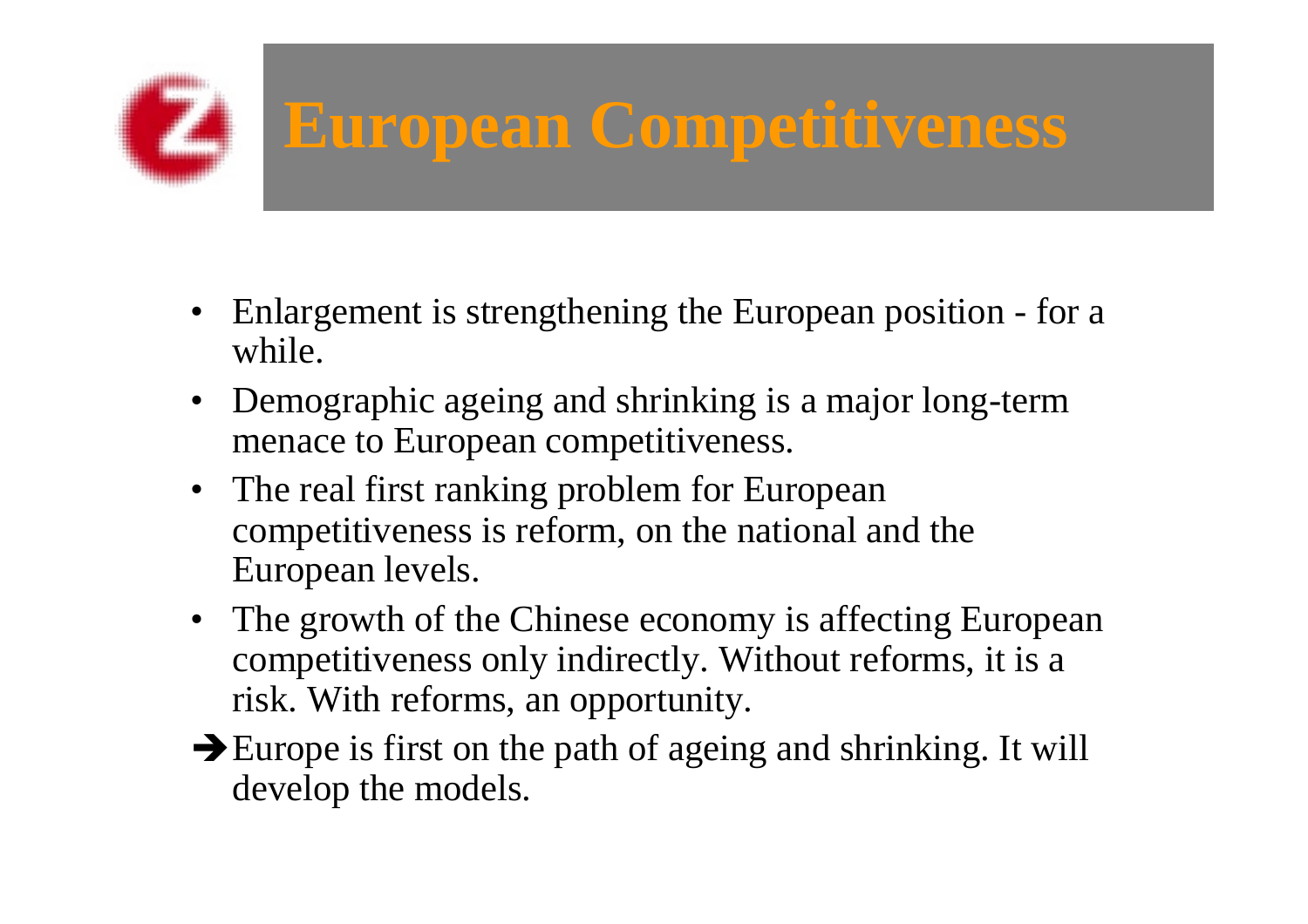

### Mark Twain:

"Forecasting is very difficult, especially about the future."

### Immanuel Kant:

A "predictive historiography of things to come in the future" is only possible, "if the foreteller itself makes the events happen, that he has predicted in advance."

"Renewed Question: Whether the human kind is in steady progress to a better state?" (1789)

#### **Action, not prediction matters!**